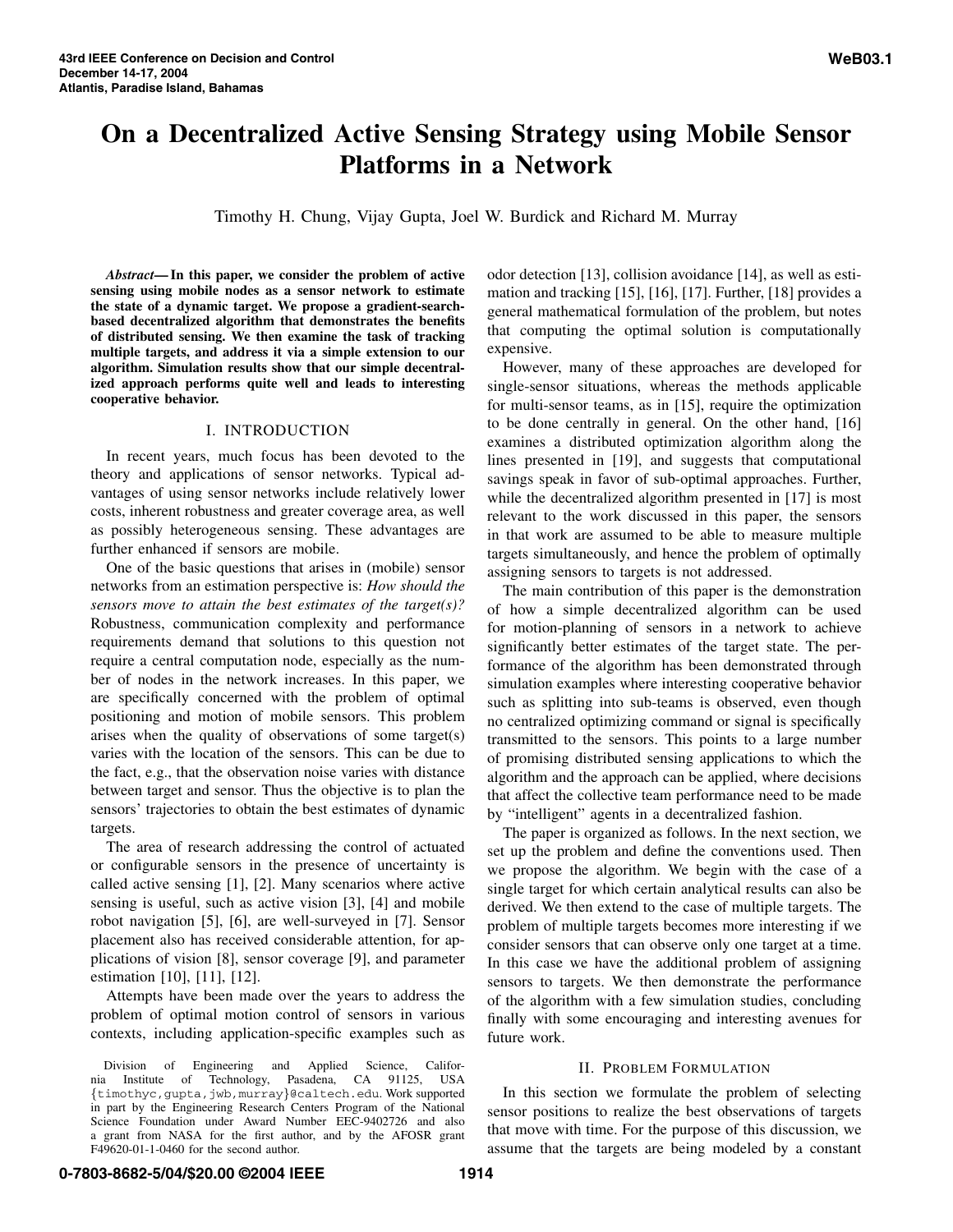position model while the sensors are capable of taking only range measurements with the measurement noise depending on the distance from the sensor to the target. In this we are motivated by standard sonar models [20]. The discussion can be easily generalized to more general target and sensor models. Consider  $m$  targets doing a random walk in a plane. The motion of the  $j$ -th target evolves according to

$$
X_j[k+1] = X_j[k] + w_j[k],
$$
 (1)

where  $X[k] \in \mathbb{R}^2$  is the state of the target at time k consisting of the x and y positions.  $w_i[k] \in \mathbb{R}^2$  represents the process noise acting on  $j$ -th target that is assumed zeromean, Gaussian and white with covariance matrix  $Q_i[k] \in$  $\mathbb{R}^{2\times 2}$ . Further the process noises of different targets are assumed independent of each other. Each target  $j$  is tracked by  $n$  sensors with the  $i$ -th sensor making observations  $Y_{ij}[k] \in \mathbb{R}^2$  described by

$$
Y_{ij}[k] = X_j[k] + T(\theta_{ij})v_{ij}[k].
$$
\n(2)

 $T(\theta_{ij}) \in SO(2)$  is the rotation matrix that transforms the noise from the local sensor coordinates to the global coordinate system. The noise  $v_{ij}[k] \in \mathbb{R}^2$  is also assumed zero-mean, Gaussian and white. The noises of various sensors and targets are assumed mutually independent. The covariance matrix of  $v_{ij}[k]$  is denoted by  $R_{ij}[k] \in \mathbb{R}^{2 \times 2}$ and in keeping with the usual sonar models (see, e.g., [20]) it is assumed to be a diagonal matrix of the form

$$
R_{ij}[k] = \begin{bmatrix} \left(\sigma_{\text{range}}^{ij}\right)^2 & 0\\ 0 & \left(\sigma_{\text{bearing}}^{ij}\right)^2 \end{bmatrix} . \tag{3}
$$

 $\left(\sigma_{\text{range}}^{ij}\right)^2$  is the range measurement noise variance and is represented by a function  $f(r_{ij})$  of the distance  $r_{ij}$  from sensor *i* to target *j*. A common model of  $f(r_{ij})$  is as a quadratic dependence on range, with the minimum value being achieved at a particular distance from the target, namely the "sweet spot" of the sensor. The bearing noise variance  $(\sigma_{\text{bearing}}^{ij})^2$  is often modeled (e.g. see [21]) as a fixed multiple  $\alpha$  of the range noise variance. Thus we obtain that

$$
R_{ij}[k] = \begin{bmatrix} f(r_{ij}) & 0\\ 0 & \alpha f(r_{ij}) \end{bmatrix}.
$$
 (4)

The time index  $k$  will be implied in the remainder of this paper, except where explicit indication is necessary.

To process the observations and generate an estimate, a Kalman filter (KF) is used. However a centralized KF for all the observations would be computationally very expensive. Instead, every node has a local KF that produces an estimate based only on local observations. Then these estimates and their covariances are exchanged and combined to yield a global estimate. The estimates are combined by assuming that there is no cross-covariance between local estimates.

Thus we use the relations [22]

$$
P_{\text{global}}^{-1} \hat{X}_{\text{global}} = \sum_{i}^{n} P_{i,\text{local}}^{-1} \hat{X}_{i,\text{local}} \tag{5}
$$

$$
P_{\text{global}}^{-1} = \sum_{i}^{n} P_{i,\text{local}}^{-1}.
$$
 (6)

Note that the assumption of no cross-covariance between the local estimates is not strictly true [23] and hence the global estimate is sub-optimal. However, this algorithm is much simpler than its alternatives and seems not to incur huge performance penalties [24]. Note further that the sensor fusion algorithm itself is stable in the sense that the global error covariance matrix stays bounded. This is so since under the usual observability constraints, each sensor's local estimate will converge to a steady state and hence the global estimate will converge to a steady state whether or not crosscovariance between the different local estimates is assumed.

 $P_{\text{global}}$  refers to the covariance of the error in the global estimate and hence is an indicator of the quality of the estimate. Since the sensor noise covariance matrix is a function of the distance between the sensor and the target, the quality of the estimate depends on the distances between the various sensors and the targets. Thus by varying the positions of the sensors, we can vary the error covariance. The problem we pose is how to do so in a decentralized way. As a cost function, we seek to minimize the determinant of the error covariance matrix  $P_{\text{global}}$ . This is referred in the literature [7] as the D-optimal design.

A key feature of this work is the decentralized nature of the algorithm. Note that if the positions of all nodes at time step  $k + 1$  (and hence their respective  $R_{ij}[k+1]$ 's) were known,  $P_{\text{global}}[k+1]$  could be computed by fusing the results of the Riccati recursion of the local error covariance matrices. Then the optimal positions of all nodes to minimize the cost function can be calculated. This is the essence of centralized methodologies, which is itself a challenging problem. Instead, in the distributed case, the responsibility of the fusion of estimates and the optimization of sensor trajectories and assignments is given to each sensor, rather than relying on a central computation node.

#### III. CASE I:SINGLE TARGET

To begin with, we assume that only a single target is present and every sensor is observing it. As mentioned in the previous section, at each time step, every sensor takes measurements, communicates local estimates, and fuses information from other sensors to obtain a global estimate  $\hat{X}_{\text{global}}$  and a global error covariance matrix  $P_{\text{global}}$ .

The task that remains for each sensor is to identify its optimal location for the next time step. However, obtaining a solution for all sensors in closed form or even numerically is challenging, in general. In many practical cases, the number of active sensors may change, further complicating the optimization problem. Thus we use a gradient descent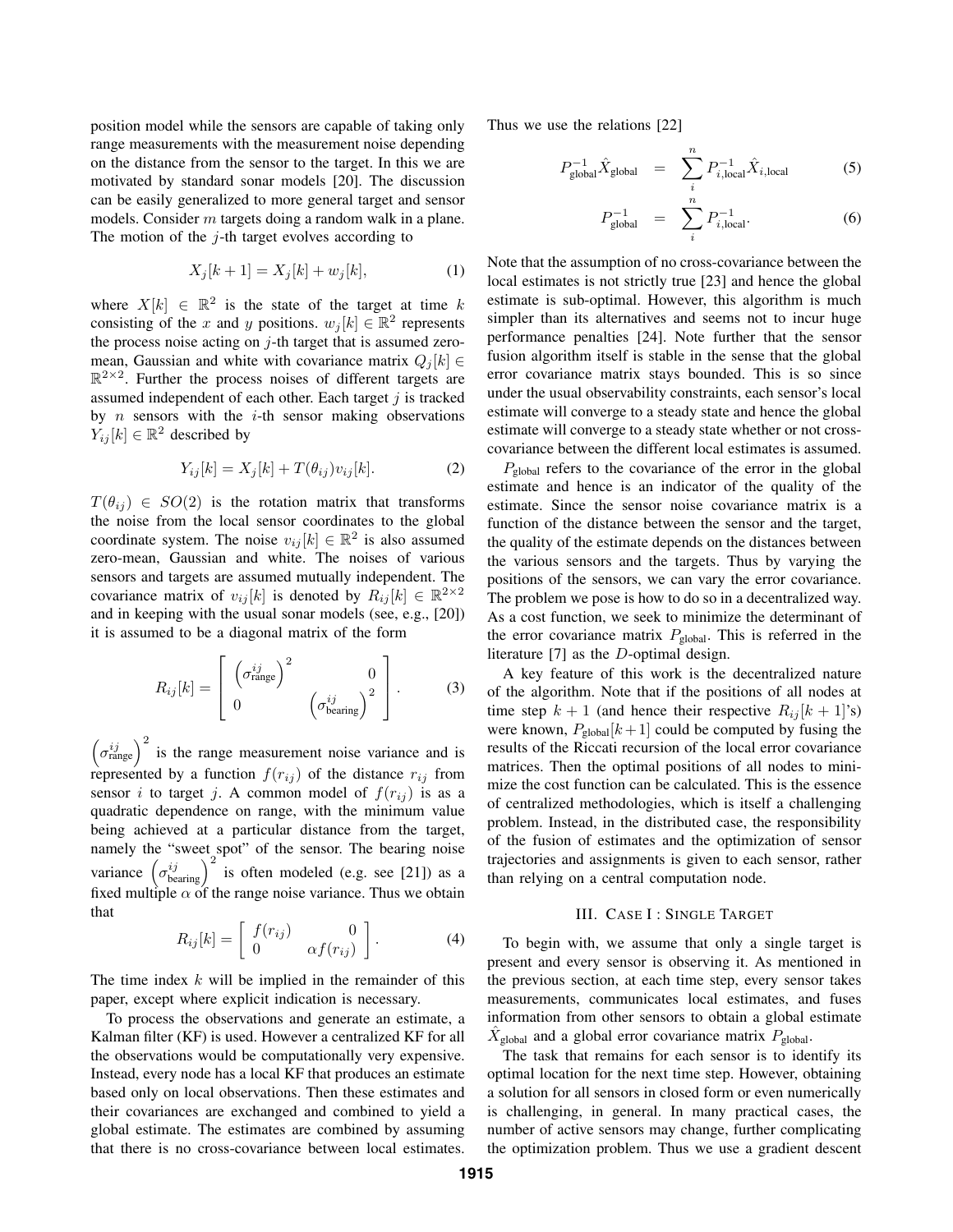algorithm which defines the optimal control action (i.e. direction of movement) as that which will position the sensors to minimize  $\det(P_{\text{global}})$  in the next time step. Recall that the calculation of the gradient is intrinsically decentralized [25], and thus is quite suitable for our purposes. The optimization of sensor positions in the algorithm involves the following steps:

- 1) Each sensor node assumes other nodes remain at their present positions, allowing for calculation of their local error covariances at the next time step.
- 2) For each possible control action it can take, the node calculates its own error covariance at the next time step and generates the fused global error covariance matrix for each possible action.
- 3) It chooses the action that minimizes the cost.

The set of possible control actions is discrete and finite, and in this way the gradient descent algorithm is reduced to a discrete gradient search algorithm.

Thus the optimization procedure is decentralized, requiring only the communication of local information between nodes for data fusion. Note that when each sensor receives the local estimates from other nodes, it will also have implicitly received position information of the other sensor nodes. Further, if another node stops communicating, the sensor can simply disregard it in the sensor fusion step.

#### *Investigation of Minima*

Given the properties of descent algorithms, under the usual constraints of observability (for the Kalman filter), the error estimates will reach a steady state. Further, the sensor configuration will be such that the cost function reaches *a* minimum (provided the step size is small enough [25]).

However, as is the nature of gradient methods, a local, rather than global, minimum may be encountered. To examine the nature of minima, we take a closer look at the nature of the cost function. Assuming the system has reached the steady state described above, observe that the local error covariance matrices are independent of time. Only changes in sensor positions (through the measurement noise covariance matrices) have any further effect on the error. Thus, all other things being equal, we can relate changes in error covariance with changes in measurement noise covariance for the purposes of examining the qualitative behavior of the cost expression [10].

Note that, for a particular minimizing sensor configuration, an infinite number of equivalent minima can be found by planar rotation about the target. We choose to study the one that has sensor 1 on the  $x$ -axis, without any loss of generality. The location of other sensors  $i = 2, \ldots, n$  are given by  $(r_i \cos(\theta_i), r_i \sin(\theta_i))$ . The cost function to be minimized has the form given by (6). This is equivalent to maximizing the expression  $\det\left(\sum_{i} P^{-1}_{i,\text{local}}\right)$ . Denoting  $f(r_{ij})$  as  $f_i$  (i.e. single-target case), the *i*-th sensor's error estimate covariance matrix,  $P_{i,\text{local}}$ , is related, as per the previous discussion, to the measurement noise covariance,

$$
T(\theta_{ij})R_{ij}T(\theta_{ij})^{T};
$$
  
\n
$$
\begin{bmatrix}\n\alpha f_i \sin^2(\theta_i) + f_i \cos^2(\theta_i) & (1-\alpha)f_i \cos(\theta_i) \sin(\theta_i) \\
(1-\alpha)f_i \cos(\theta_i) \sin(\theta_i) & \alpha f_i \cos^2(\theta_i) + f_i \sin^2(\theta_i)\n\end{bmatrix}.
$$

It follows that the overall expression to be maximized has the form  $AD - B^2$ , where

$$
A = \left[\frac{1}{f_1} + \frac{1}{\alpha} \sum \left[ \frac{\alpha}{f_i} + \frac{(1-\alpha)\sin^2(\theta_i)}{f_i} \right] \right]
$$
  
\n
$$
D = \left[ \frac{1}{\alpha f_1} + \frac{1}{\alpha} \sum \left[ \frac{\alpha}{f_i} + \frac{(1-\alpha)\cos^2(\theta_i)}{f_i} \right] \right]
$$
  
\n
$$
B = \frac{1-\alpha}{\alpha} \left[ \sum \frac{\cos(\theta_i)\sin(\theta_i)}{f_i} \right]
$$

where the summation index  $i$  runs from 2 through  $n$ . Algebraic manipulation yields the following form:

$$
\frac{1}{\alpha} \left[ \sum_{i=1}^{n} \frac{1}{f_i} \right]^2 + \frac{(1-\alpha)^2}{\alpha^2 f_1} \left[ \sum_{i=2}^{n} \frac{\sin^2(\theta_i)}{f_i} \right] + \frac{(1-\alpha)^2}{\alpha^2} \left[ \sum_{2 \le i < j \le n} \frac{\sin^2(\theta_i - \theta_j)}{f_i f_j} \right],\tag{7}
$$

from which the following conclusions can be readily drawn:

- 1) There are, in general, many local maxima.
- 2) Since all the terms are positive and  $f_i$  appear only in the denominator, maxima are achieved when the  $f_i$ 's (which depend only on the range between sensor and target) are minimized. Thus, all sensors end up at their respective optimal distances from the target, regardless of angles  $\theta_i$ .
- 3) For the special case of only two sensors, we see that  $\theta_2$  must either be  $\pi/2$  or  $3\pi/2$ , independent of the minimum values of  $f_1$  and  $f_2$ . This agrees with our intuition of having the two sensors pointing in orthogonal directions.
- 4) For more than 2 sensors, assuming that the minimum values of  $f_i$  are equal, the different local maxima are found by solving for the angles  $\theta_i$ ,  $i = 2, \ldots, n$  that maximize the expression

$$
\sum_{i=2}^{n} \sin^2(\theta_i) + \sum_{2 \le i < j \le n} \sin^2(\theta_i - \theta_j).
$$

5) Further, in this case, all local maxima have the same value of the cost expression.

We conclude from this investigation that we need not worry about distinguishing between local and global minima of the original cost function, at least for this simplified case. Simulation examples suggest that even in more general cases, nearly optimal performance is usually obtained.

#### IV. CASE II : MULTIPLE TARGETS

The algorithm proposed above can readily be extended for the tracking of multiple targets. This situation arises frequently in surveillance, computer vision, signal processing, etc. where a number of targets, features, or signals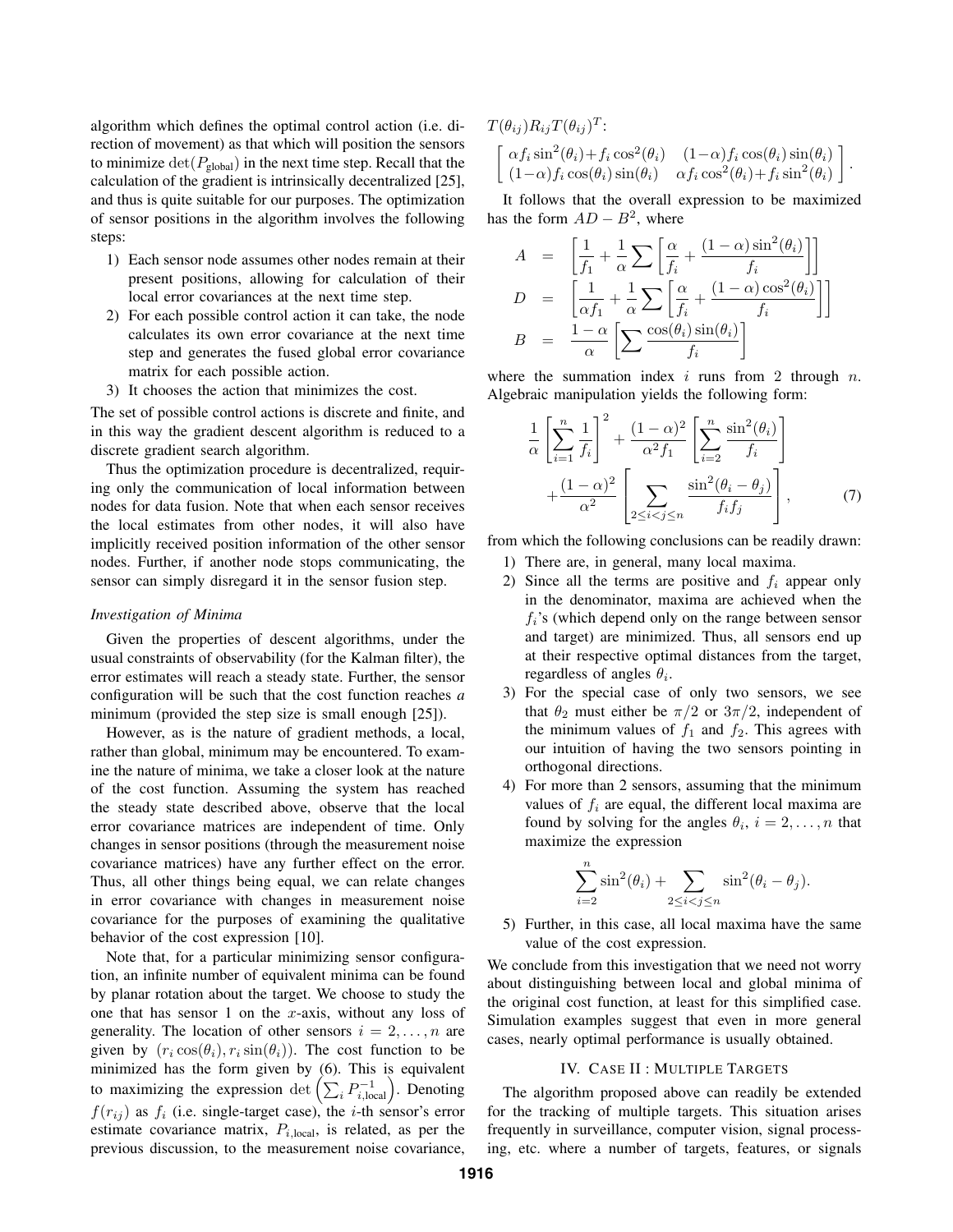appear and disappear from the field. The sensors aim to cooperatively obtain the best possible estimate of all these targets.

With sensors capable of taking measurements of all targets simultaneously, the tracking of multiple targets is exactly the case considered in the previous section, if we simply redefine the new target state to be a stacked vector of all the individual target states. We assume the ability to handle the data association issues [26]. The tracking problem is significantly more interesting (and realistic) if the sensor can observe only one target at a time, with access to a low-resolution observation (e.g. from overhead UAV's [27]) to indicate the presence of other targets on the field. In this case, it is clear that target assignment at each time step also affects the estimates of the target locations. This reflects an underlying problem of optimally forming sub-teams of sensors, which will be discussed in this section. As before, we seek a decentralized solution where this optimization is done efficiently at the nodal level.

To begin addressing this problem, we note that minimization of the cost function involves not only determining sensor motions but also assigning which (and how many) sensors observe each target at each time step. This addition of new assignment variables to optimize over, however, only augments the set of possible control actions, due to, in part, the structure of the discrete gradient search method. In other words, we can extend our algorithm in a simple way. In the optimization step, each node assumes both position and current sensing assignments of other sensors are fixed for the next time step, and optimizes its own position and assignment to minimize the next time step's global cost. Moreover the algorithm remains decentralized, as before, since communication only occurs during data fusion, and the optimization is done locally. The algorithm, as executed by each sensor, is represented in Table I.

## V. EXAMPLES

In this section, we illustrate the proposed simple algorithm with the help of some demonstrative examples.

### *A. Single Target Tracking Problem*

The first example compares the tracking performance of the decentralized method proposed in this paper against a fully centralized algorithm in which the optimization is done by a central node. We seek to show that the performance loss due to the decentralized approach is not substantial and well-worth the tremendous savings in computation.

Our test case is constructed as follows. A single target must be localized and tracked by three sensing agents. The target is subject to random walk in a plane, described by (1), with process noise covariance matrix given by

$$
Q[k]=\left[\begin{array}{cc}0.01&0\\0&0.01\end{array}\right]
$$

The  $i$ -th sensor observes the target according to  $(2)$ . The measurement noise covariance matrix is given by (4), with

# TABLE I

DECENTRALIZED ALGORITHM PSEUDO-CODE FOR EACH SENSOR IN MULTI-TARGET TRACKING SCENARIOS

| For $k=1$ : sim_time                                                              |
|-----------------------------------------------------------------------------------|
|                                                                                   |
| $\%$ — Local Observation —                                                        |
| Take local measurement;                                                           |
| Update local estimate $\hat{X}_{local}$ and error covariance matrix $P_{local}$ ; |
|                                                                                   |
| $\%$ — Sensor Fusion —                                                            |
| Transmit local information to other sensors;                                      |
| Receive information from other sensors:                                           |
| Fuse all local estimates to get global estimate $X_{\text{global}}$ ;             |
|                                                                                   |
| $%$ — Optimization of target assignment and sensor position —                     |
| Assume other sensors do not move:                                                 |
| Assume other sensors do not change target assignment;                             |
| Propagate $P_{local}$ of other sensors by one time step;                          |
| For all own target assignments                                                    |
| For all own allowable motion actions                                              |
| Propagate own $P_{local}$ ;                                                       |
| Fuse with propagated $P_{local}$ of other sensors;                                |
| Obtain cost function estimate;                                                    |
| end                                                                               |
| end                                                                               |
| Identify cost-minimizing position and target assignment;                          |
|                                                                                   |
| $\%$ — Update position and assignment —                                           |
| Update position for next time step;                                               |
| Update target assignment;                                                         |
| end                                                                               |

 $\alpha = 5$  and the range-dependent quadratic function is the same for all three sensors, given by  $f(r_i)=0.0008r_i^2$  –  $0.0250r_i + 0.3481.$ 

For this setup, the resulting sensor configuration is illustrated in Fig. 1. As predicted by our analysis of (7) as well as intuition, we see the three sensors at their "sweet spot" range from the target and also 120◦ apart from each other.



Fig. 1. Optimal sensor configuration

Moreover, even though our decentralized algorithm is sub-optimal, we see (Fig. 2) that in comparison to the completely centralized exhaustive search method over all possible control actions for all sensors, the performance loss is very little  $(< 2\%)$ . In fact at steady state, the decentralized algorithm effectively attains the minimal cost as found by the centralized method.

We see an initial drop in performance, which indicates that the convergence of the decentralized method to the opti-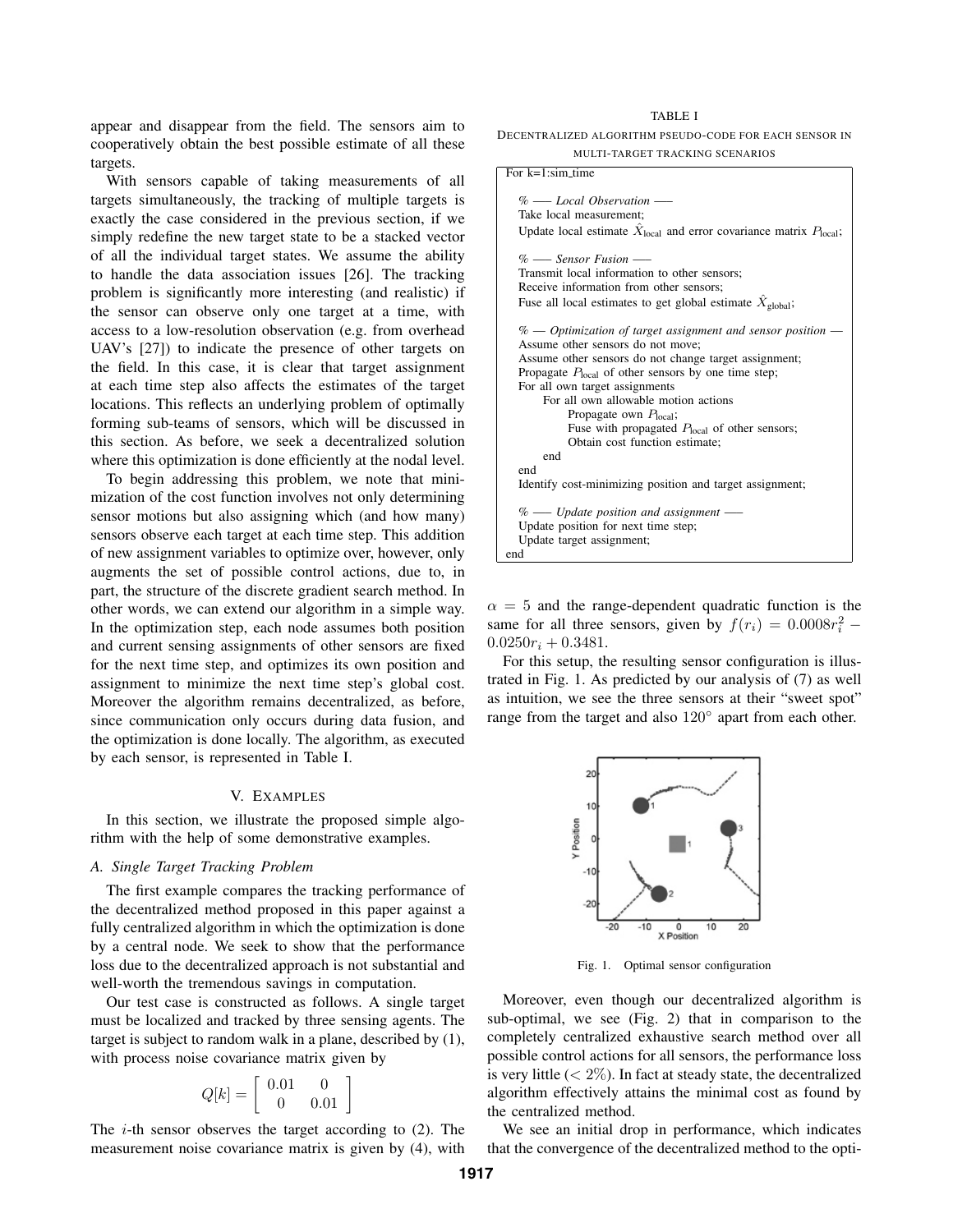

Fig. 2. Performance comparison between exhaustive search optimization and proposed decentralized method.

mal sensor locations (and thus, the target position estimate) is somewhat slower than that of the centralized algorithm. Nevertheless, the steady-state performance is generally most relevant to the problem of optimal estimation of the target state. Thus, we see that the proposed decentralized algorithm offers not only the benefit of distributed-ness, but also of performance in cost minimization and in computation.

# *B. Patrolling Problem*

The second example illustrates the use of our algorithm in a distributed surveillance application (e.g. RoboFlag [28], [29]), and demonstrates the assignment methods of matching sensors with targets. The sensor motions in this simulated experiment are governed by our decentralized algorithm, by optimizing over possible local control actions and assignments for each sensor.

The initial setup is illustrated in Fig. 3(a). We assume sensors can observe only one target at a time. Multiple such sensors (depicted by the circles) are initially assigned to a target (represented by the lower square), much like vehicles assigned to patrol a defensive zone. Another target (e.g. an opponent vehicle) enters the playing field (Fig. 3(b)), and is observed by a UAV or an arbiter [29] which alerts the mobile sensors. A sub-team of sensors is automatically formed to track this second target. The remaining sensors around the first target maneuver themselves to optimally cover the first target. When the second target disappears, these sensors readjust to accommodate the returning subteam so that all the sensors are again covering only the first target, as shown in Fig. 3(c).

Thus we observe several interesting behaviors exhibited by the system, some surprisingly complex given the simplicity of the algorithm. Firstly, we find that the division of the sensing task over multiple targets is a consequence of the distributed nature of our algorithm, rather than any prescribed method or heuristic approach. The sensors are able to optimally split into sub-teams without needing to explicitly address the issues of consensus, communication



Fig. 3. (a) Initial optimal sensor configuration. (b) Sub-team forms and observes second target, while remaining sensors adjust formation. (c) Subteam rejoins original group. The dotted lines represent the tracks made by the sensors.

(except during the data exchange step), and coordination of motion for formation control.

Additionally, each member of a sensor sub-team maneuvers optimally with respect to other members, modifying the formation dynamically with the addition/removal of sensing agents. Again, what makes this behavior interesting is that it is simply due to the decentralized optimization of the cost function done in our algorithm. In other words, *a priori* designation of formations types, division of sensing tasks, and optimal estimation trajectories is not an input to the decentralized algorithm. Nevertheless, the behaviors and benefits of such a designation emerge.

#### VI. CONCLUSIONS AND FUTURE WORK

In this paper, we studied the problem of active sensing using multiple cooperative sensor nodes. The objective of the sensor team is to jointly estimate the state of some dynamic targets. We first investigated the single-target scenario, and examined some properties of the cost function in terms of its minima.

We then proposed a simple and intuitive algorithm that is